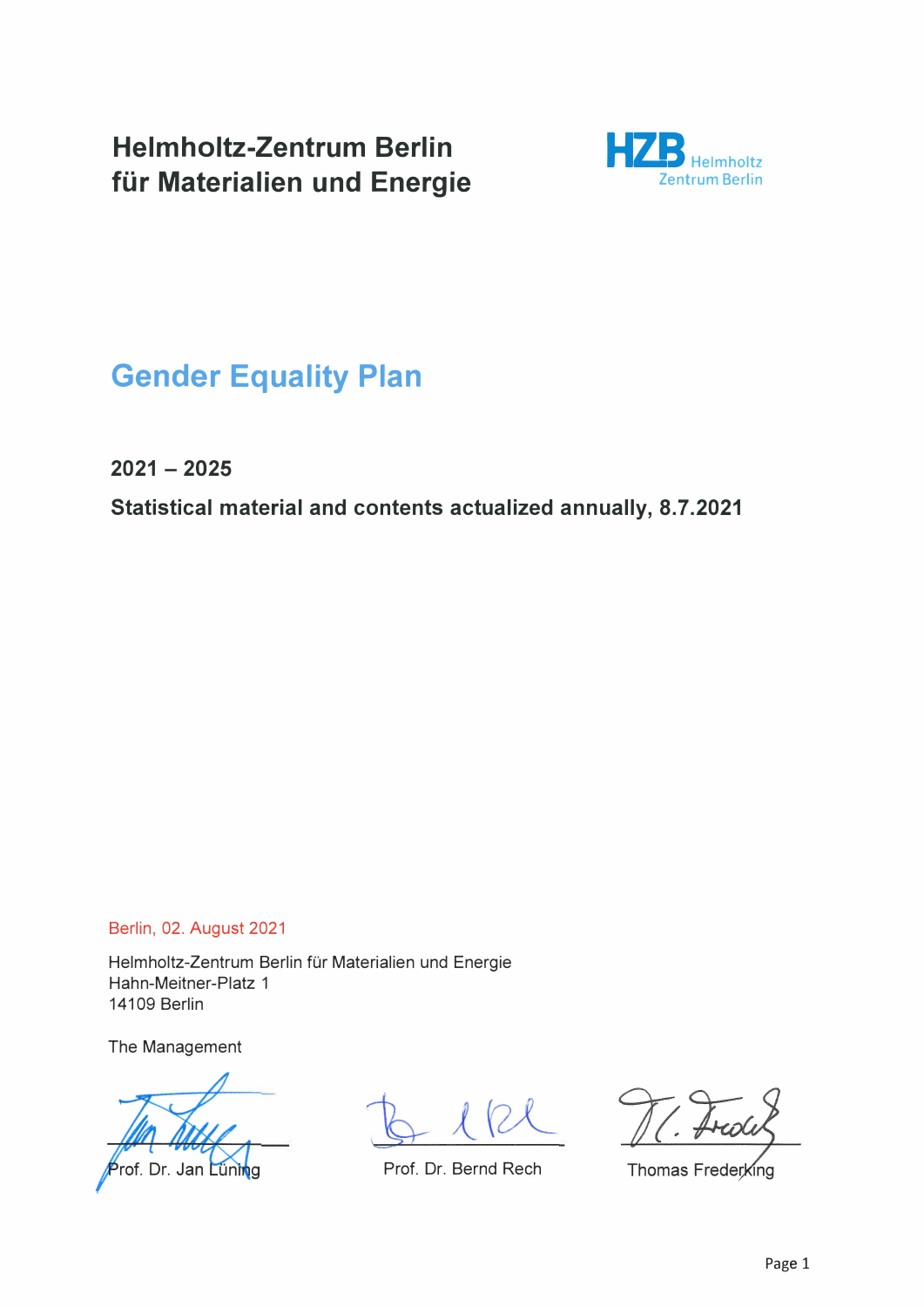# **Contents**

| <b>Preamble</b>                                                  | 3.              |
|------------------------------------------------------------------|-----------------|
| Analysis of the current situation                                | 4               |
| Women's quotas in individual staff categories                    |                 |
| Wages                                                            |                 |
| Temporary contracts and permanent positions                      |                 |
| Part-time and full-time employment                               |                 |
| Personnel measures                                               |                 |
| Scientific staff                                                 |                 |
| Women in management bodies and leadership positions              |                 |
| <b>Goals</b>                                                     | 10              |
| Measures for improving equal opportunities and work-life balance | 12 <sub>2</sub> |
| Resources and organisation                                       |                 |
| Recruitment                                                      |                 |
| Appointments to professorships                                   |                 |
| Pay grades                                                       |                 |
| Mentoring and promotional programmes                             |                 |
| Family leave                                                     |                 |
| Training                                                         |                 |
| Dealing with discrimination and sexualized violence              |                 |
| Gender-inclusive language                                        |                 |
| Improving work-life balance within the organisation              |                 |
| Childcare and family service                                     |                 |
| Certification as family-friendly employer                        |                 |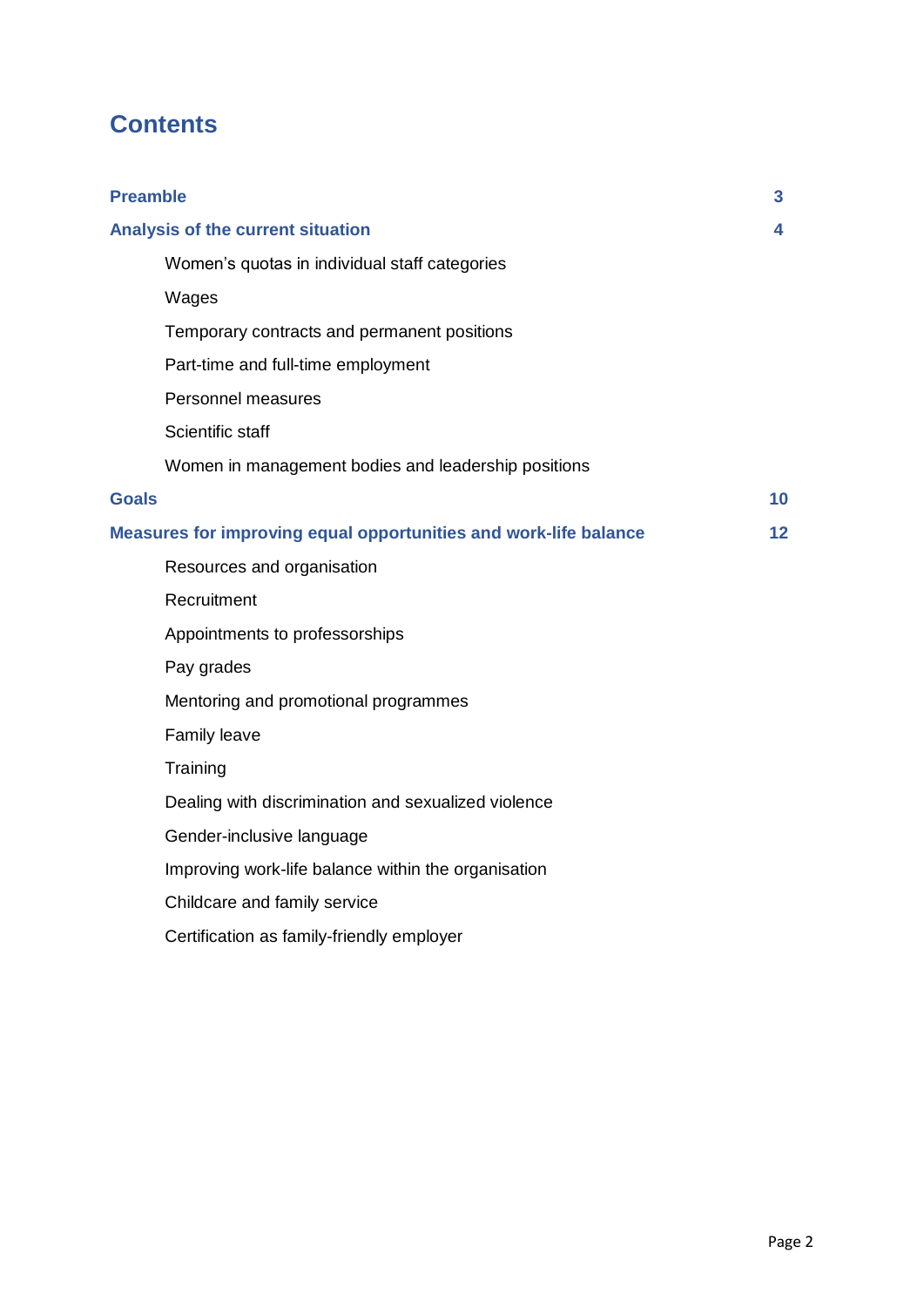# **Preamble**

The Helmholtz-Zentrum Berlin für Materialien und Energie (HZB) considers equal opportunities independent of gender, and the improvement of work-life balance to be priority management tasks.

The HZB's scientific programme is mainly based in physics, chemistry and materials science. In these fields women are underrepresented at all career stages, as well as in the scientific support infrastructure. For this reason, HZB has implemented a variety of measures to improve both equal opportunities and work-life balance.

Below we describe the current situation and goals for gender equality, as well as measures to reach these goals and to improve the compatibility of work and family life.

The HZB is jointly funded by the German Federal Ministry for Education and Research (BMBF) and the State of Berlin. Its legal framework for gender equality consists of the "Ausführungsvereinbarung Gleichstellung" (AV-Glei = equal opportunity implementation agreement) of the Joint Science Conference of the German Federation and the Federal States (GWK). With the BMBF, HZB has drawn up an agreement based on the AV-Glei, which this gender equality plan complements.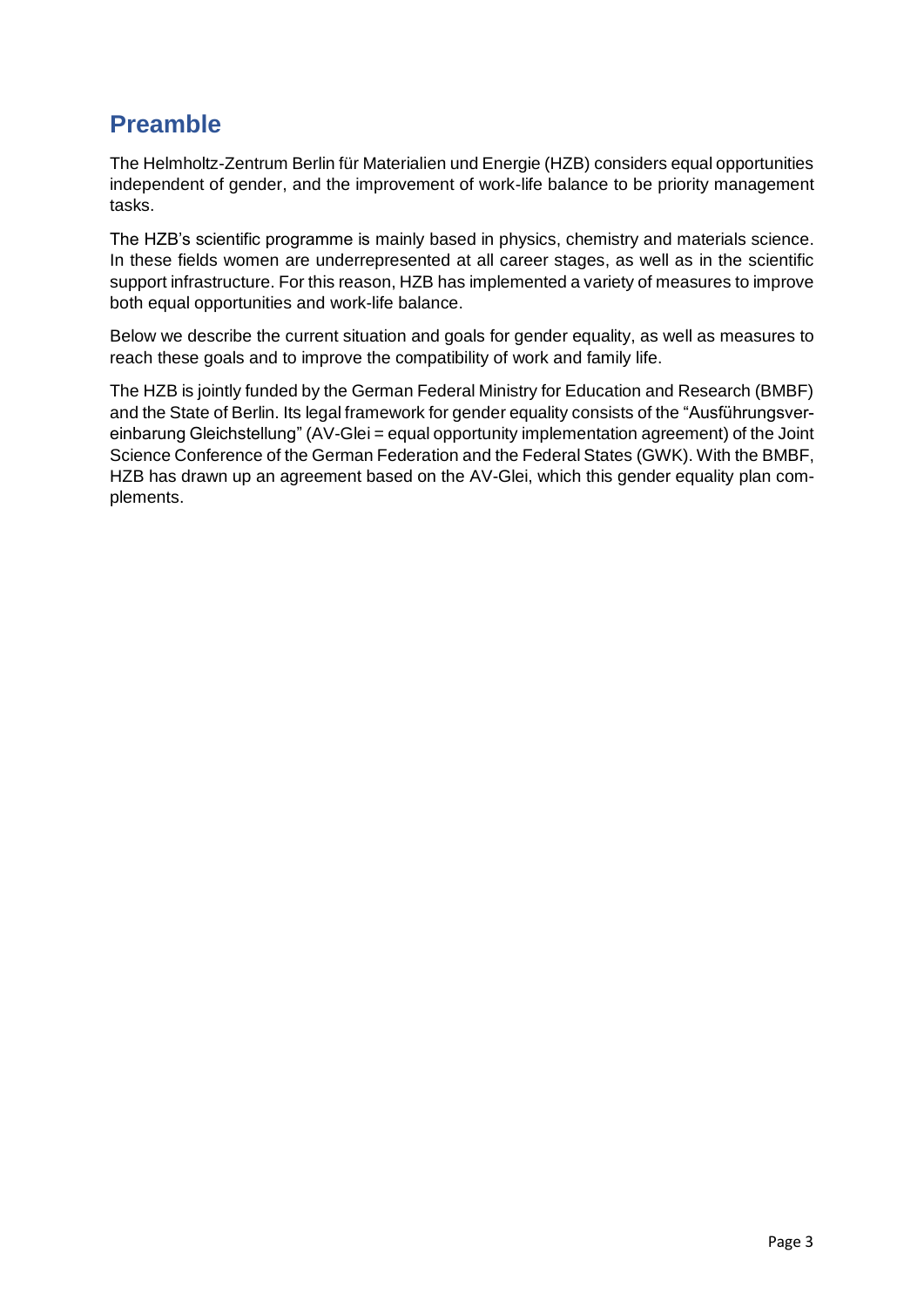# **Analysis of the current situation**

## **Women's quotas in the individual staff categories**

The first chart shows the women's quotas in each of the staff categories at HZB since 2009: for the scientific staff (with 551 members the biggest group in the centre), for the science support staff (236 members) and for the administration and infrastructure staff (396 members). The total women's quota in the entire HZB is shown as well.



Chart 1: women's quotas in each of the staff categories in HZB since 2009

The natural-scientific/technical orientation of the centre can be seen in the current women's quotas for the scientific staff (23%) and for the science support staff (27.5%; numbers as of 30 September 2020).

In all staff groups there is a slight upward trend. The increase of the scientific staff group numbers mirrors the changes in the quota of women graduates (for more details see the section on scientific staff below).

### **Salaries**

Chart 2 shows bar charts for the salary grades E2-E15Ü (according to the federal public service pay scale, TVöD) and professorial pay grades W1-W3/C4 with the respective numbers of men and women. The resulting women's quotas in each wage group are indicated by the yellow line. If women were represented equally in all pay grades, the women's quota would have to be 31% throughout (equivalent to the 31% quota with regard to the total number of employees).

In fact, higher women's quotas can be found in the payment categories up to E9 (categories for administrative staff). In payment category E12 (mainly senior science-supporting staff) women are under-represented. The categories from E13 upwards are dominated by scientific staff, with an overall women's quota of 23%, which is found for instance in categories E13 (mainly doctoral candidates and postdocs) and E15 (mainly scientific team leaders and heads of departments). In payment category E14 (senior scientists on permanent contracts) women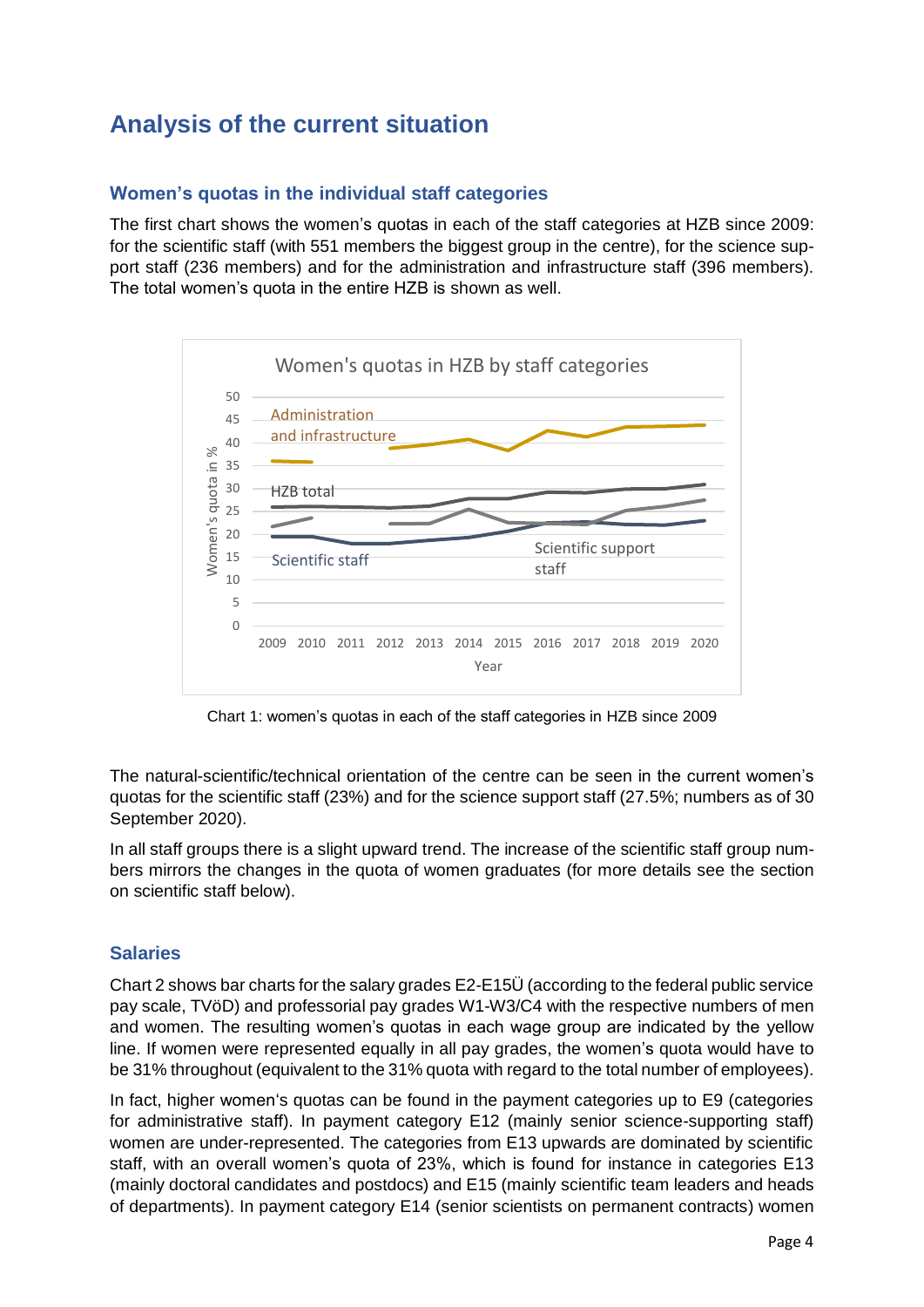are under-represented. Only one woman is currently in the E15Ü grade (mainly leaders of Joint Research Groups with universities), and there is only one man with the junior professor pay grade W1 (see also Table 3, GWK cascade).



Chart 2: Number of men and women as well as women's quotas in each pay grade (HZB staff database, 31.12.2020)

#### **Temporary contracts and permanent positions**

Chart 3 shows how men and women in temporary and permanent employment are represented in different staff groups (without doctoral candidates and apprentices). By far the highest number of temporary contracts can be found in the scientific staff group, as expected due to the high number of postdoc positions. In fact, the majority of female scientists is employed on temporary contracts (53%, an improvement over 58% in 2019) rather than permanent ones (47%). The proportion of male scientists with a permanent contract is significantly higher (56%), which also tallies with the age structure of the permanent employees in this group.

### **Part-time and full-time employment**

When examining the full-time versus part-time employment numbers in the various staff groups (chart 4), it becomes evident that part-time employment plays a bigger role mainly for female employees in administration. In total, part-time employment is more commonly found with women (approx. 23.8% of female employees) than with men (approx. 8.3% of male employees). For scientific personnel 10.8% of the women and 7.9 % of the men are employed parttime.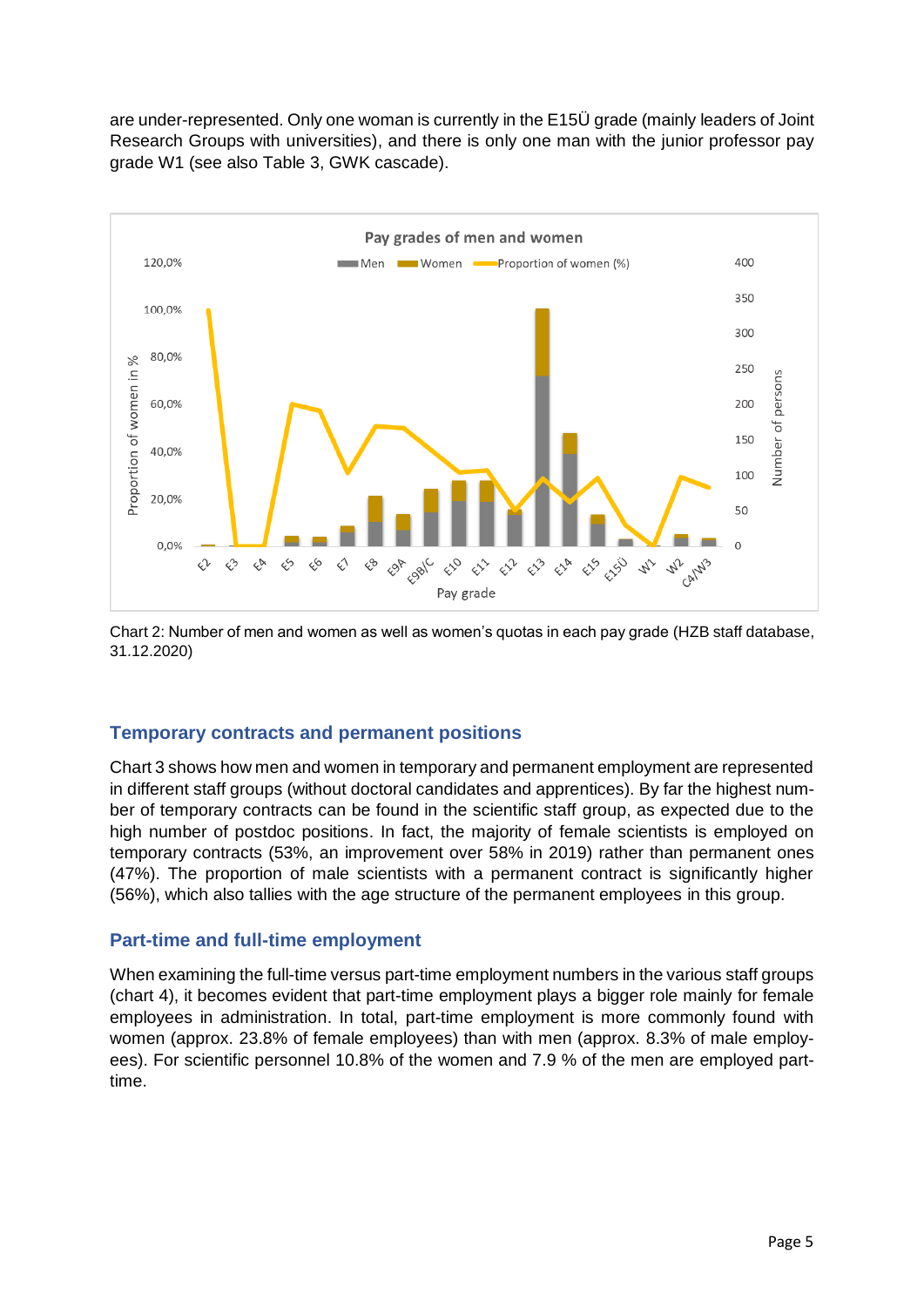

Chart 3: Temporary contracts and permanent positions for different staff groups (HZB staff database, 31.12.2020)



Chart 4: Full-time and part-time employment for different staff groups (HZB staff database, 31.12.2020)

### **Personnel measures**

Table 1 shows the women's quotas for various staff measures like hirings, the conversion of temporary contracts into permanent ones, etc. Shaded lines give the total numbers for *all* staff groups; unshaded lines show the numbers for scientific staff alone (doctoral candidates, postdocs and other scientific staff members). Student assistants are not included, as their numbers fluctuate frequently and they often sign new contracts or have their contracts renewed. In the measures for all staff groups, women are represented to an average or above average extent.

Looking at the scientific staff only, the women's quotas are considerably lower. The women's quota in the scientific staff is currently 23%. For new recruitments, the quota improved compared to 2019 (see chart 5), for temporary contract conversions, however, women are still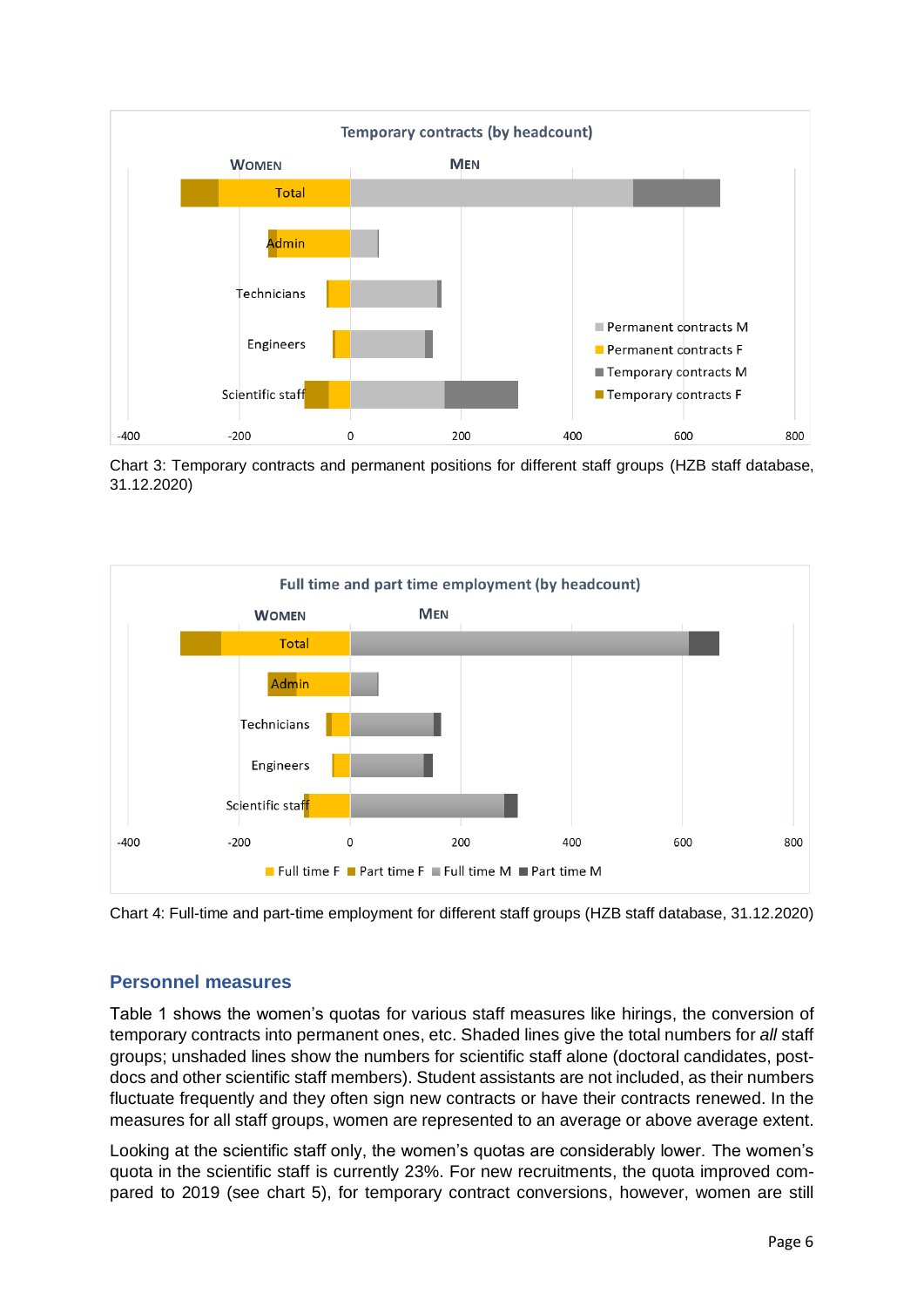represented in rather smaller numbers. While six scientific staff members received a higher pay grade in 2020, no woman was amongst them. It has to be taken into consideration, though, that the absolute numbers are quite low, and thus statistical fluctuations from year to year can be strong.

| <b>Personnel measure</b>                  | Men | Women | Total | Women's quota |
|-------------------------------------------|-----|-------|-------|---------------|
| New recruitments                          | 128 | 72    | 200   | 36.0%         |
| scientific staff alone (without students) | 51  | 24    | 75    | 32.0%         |
| <b>Contract extensions</b>                | 204 | 90    | 294   | 30.6%         |
| scientific staff alone (without students) | 112 | 82    | 30    | 26.8%         |
| Conversion to permanent contracts         | 21  | 13    | 34    | 38.2%         |
| scientific staff alone (without students) | 10  | 3     | 13    | 23.1%         |
| Pay grade raises                          | 18  | 13    | 31    | 41.9%         |
| scientific staff alone (without students) | 6   | 0     | 6     | $0.0\%$       |

Table 1: Men and women in several personnel measures (HZB staff database for 2020)



Chart 5: Trends in the women's quota in various personnel measures, on the left for all staff groups, on the right for scientific staff only, without students (HZB staff database)

## **Scientific staff**

The scientific staff of the HZB consists of approximately 70% physics graduates (with the female graduate's quota in the field being 22.5%), and to a lower extent chemistry (45.5%) and engineering science graduates (26.2%; all numbers based on the German Destatis data for 2019). Based on these numbers the expected women's quota for scientific at HZB currently is 26.2%. It has to be taken into account that the corresponding women's quotas for graduates in the years 1990 and 2000 were 11,2% and 15,4% respectively, so that in the corresponding age group of current scientific employees the women's quota is expected to be lower.

Table 2 shows the number of women in various pay grades from mainly PhDs and postdocs in E13, to senior scientists (E14), scientific group leaders (E15) and professorial pay grades (from W1 for junior professorships to W3 for faculty chairs). Chart 6 show the corresponding proportions of men and women in the pay grades, which roughly correspond to scientific career stages. The data show some fluctuations due to small statistical sample numbers, for instance for the junior professorships. The relatively low women's quota of 13% for senior scientists in E14 roughly matches the age structure in this group. Many of the female scientists in this group graduated in the 90ies, when the proportion of women graduates in Germany was significantly lower than today. While women are underrepresented at all career stages, there is no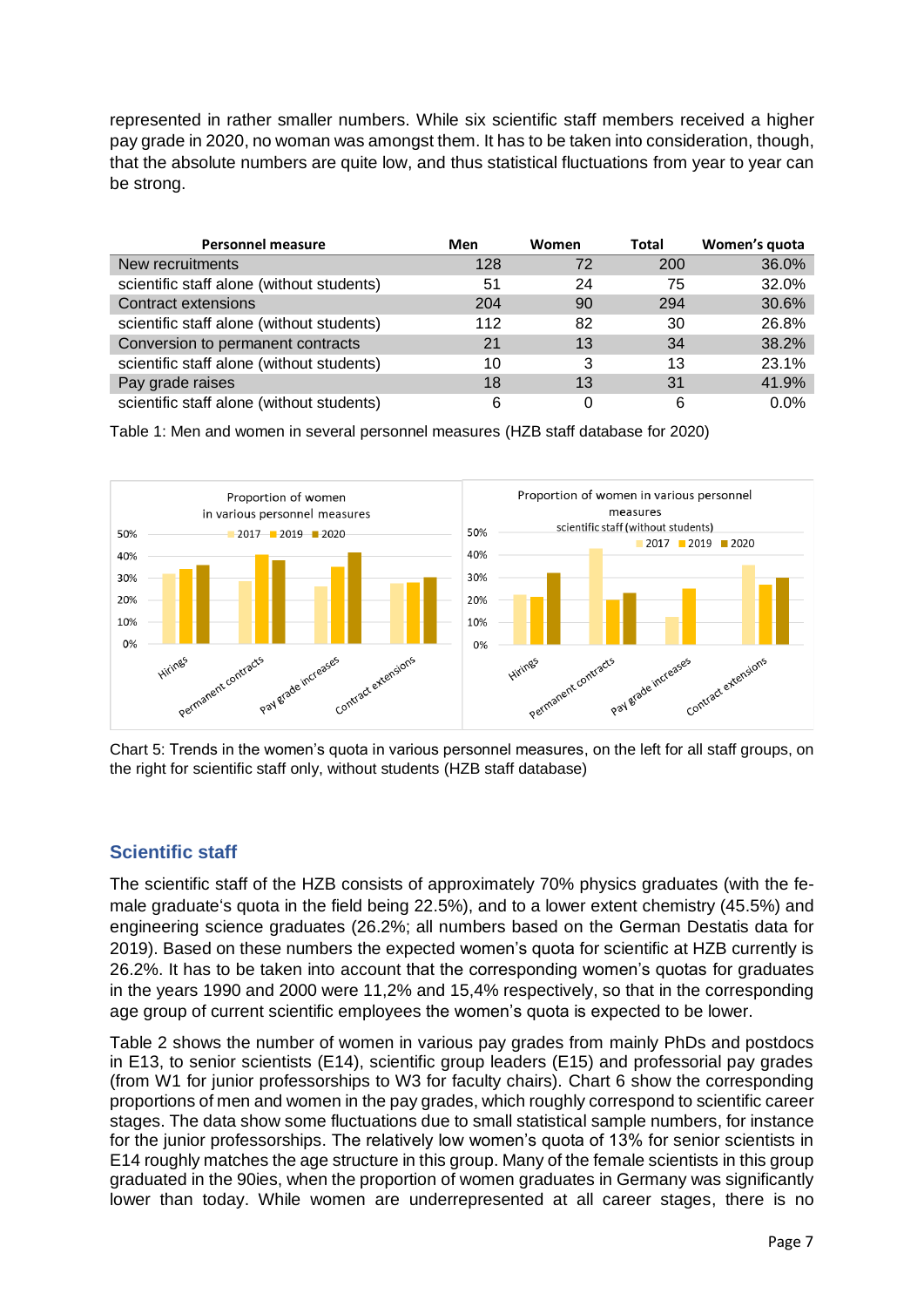systematic divergence for more senior positions: Apart from the W1 and E14 levels, the women's quotas essentially equal the female graduates' quotas, or slightly exceed them.

| Pay grade                                         | <b>Scientific</b><br>staff total | <b>Women</b> | <b>Proportion of</b><br>women |
|---------------------------------------------------|----------------------------------|--------------|-------------------------------|
| <b>W3/C4</b>                                      | 11                               | 3            | 27%                           |
| <b>W2/C3</b>                                      | 17                               | 5            | 29%                           |
| W <sub>1</sub>                                    | 1                                | 0            | $0\%$                         |
| E 15 $\ddot{\text{U}}$ TVöD/TV-L, ATB, S (B2, B3) | 10                               | 1            | 10%                           |
| E15 TVöD/TV-L                                     | 22                               | 5            | 23%                           |
| E14 TVöD/TV-L                                     | 123                              | 16           | 13%                           |
| E13 TVöD/TV-L                                     | 302                              | 81           | 27%                           |
| <b>Total</b>                                      | 486                              | 111          | 23%                           |
| <b>Among the total: PhD students</b>              | 103                              | 28           | 27,2 %                        |
| Among the total: postdocs                         | 56                               | 16           | 28,6%                         |

Table 2: Women in various pay grades (as of 31.12.2020, numbers for Paktbericht)



Chart 6: Proportion of men and women in various scientific career stages (as of 31.12.2020, numbers for Paktbericht)

At the professorial stages W1 to W3 the women's quotas amount to nearly 30%. Relative to the graduate numbers, with the HZB mainly as a physics institute, this is quite high, especially as the proportion of women in all professorships in mathematics and natural sciences in 2018 in Germany was 19.3%, and 15.1% for W3 faculty chairs alone ("Materialien der GWK", Issue 69; see chart 7). However, in many groups the absolute numbers are quite small, so that individual persons leaving HZB or moving into another grade can lead to strong fluctuations.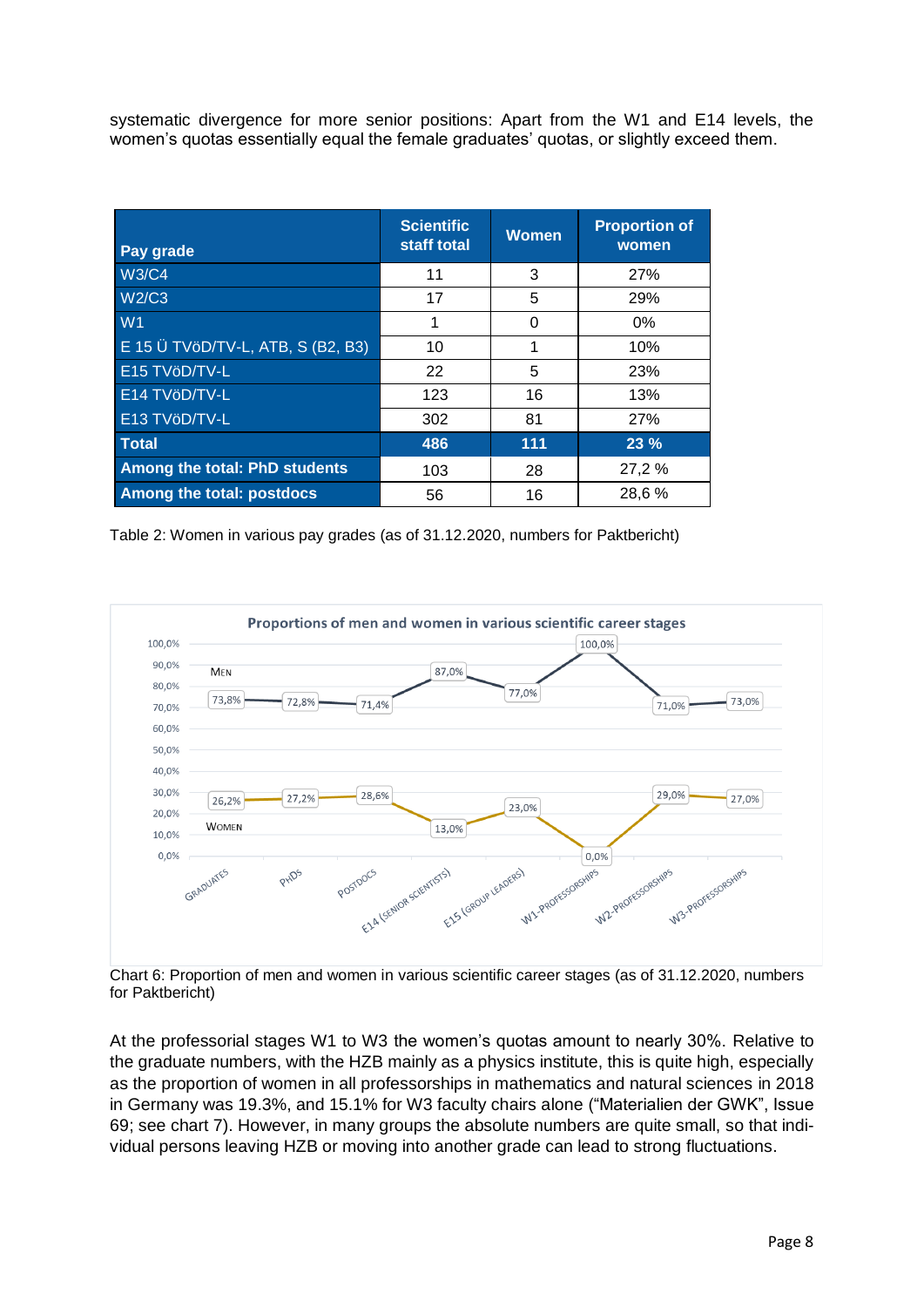

#### Women in professorships in mathematics and natural sciences in Germany and in the HZB

Chart 7: Proportion of women in professorships in mathematics and natural sciences in Germany and in the HZB ("Materialien der GWK", Issue 69)

### **Women in management bodies and leadership positions**

Apart from the Board of Directors, which at present consists of three men, HZB's main management or advisory bodies have women's quotas of 33% or more (see Table 3).

Besides, in the HZB administration two of three heads of department ("Personnel and Social Matters" and "Finances and Accounting"), as well as the head of the Administration are women. The departments "Proton Therapy", "User Coordination", "Manufacturing", "Internal Services" and four of seven "Management Staff" departments are also run by women. Of 40 scientific leadership positions (professorial chairs, heads of departments and team leaders), 12 are held by women, which corresponds to a quota of 30% (see GWK Table).

|                                    | Number of<br>persons | Women | <b>Proportion</b><br>of women |
|------------------------------------|----------------------|-------|-------------------------------|
| <b>Supervisory Board</b>           | 9                    | 4     | 44%                           |
| Scientific-Technical Council (WTR) | 24                   | 8     | 33%                           |
| Scientific Advisory Council (SAC)  | 16                   |       | 44%                           |

Table 3: Proportion of women in management or advisory bodies (July 2021)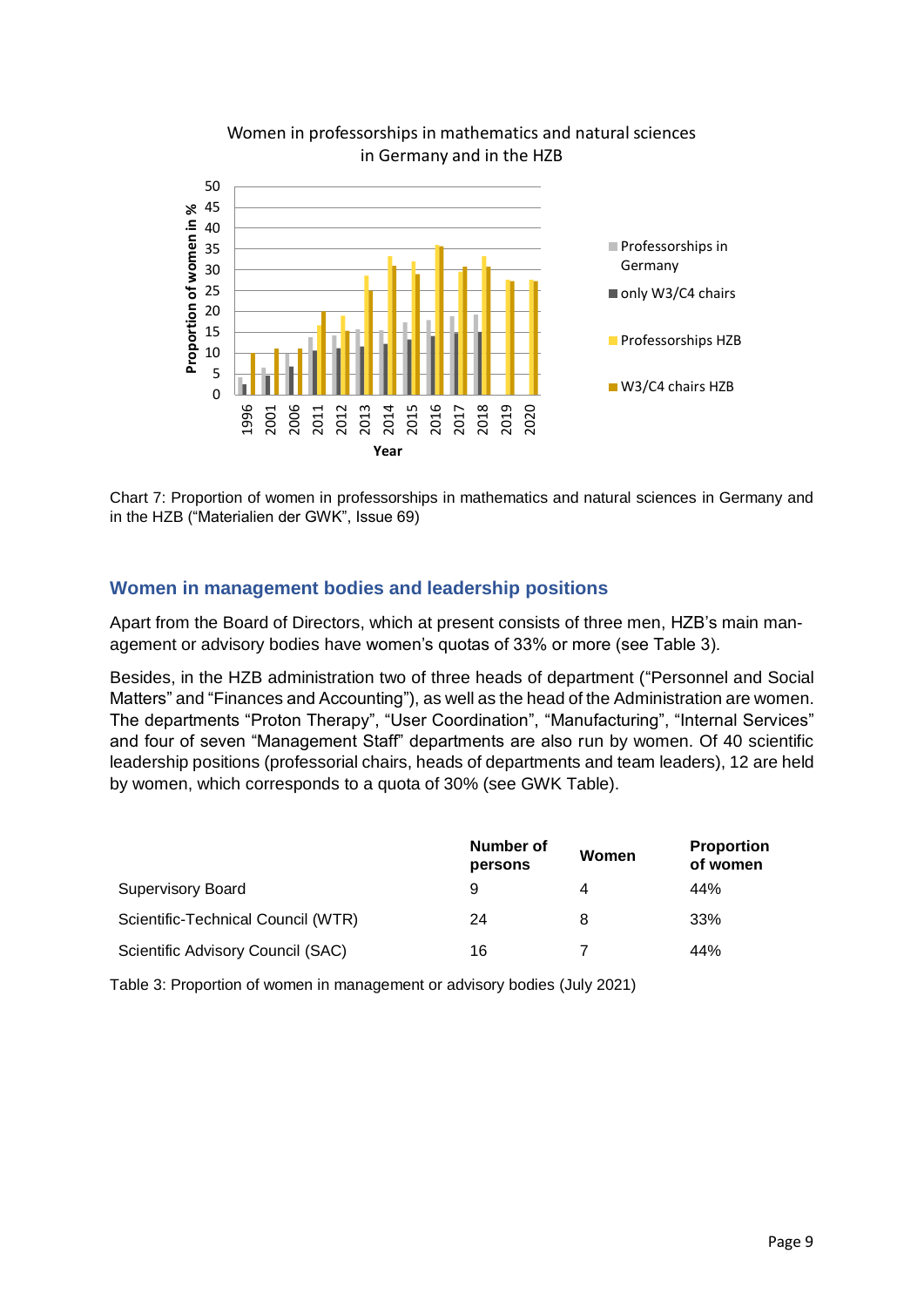# **Goals**

The underrepresentation of women is particularly pronounced among the scientific staff at HZB. As this underrepresentation of women in science can be found in all German research alliances, the Joint Science Conference of the German Federation and Federal States (GWK) decided in 2011 to implement target quotas, according to a cascade system based on the female graduate quotas of the respective scientific fields of the research institution.

For this reason, since 2012 all Helmholtz report the women's quotas in the scientific staff by management levels as well as by payment grades, as part of the annual pact reporting, and set themselves target quotas for the respective pact period.

The current target quotas of the HZB until 2025 can be found in Table 4. They are calculated based on the expected fluctuation and the anticipated women's quota for filling vacancies.

As described above, the base value of the cascade is the female graduates' quota in the HZB's combination of research subjects (physics/chemistry/engineering sciences) which is currently at 26.2%. Except for the E14 and E15 positions, the targets and the women's quota of replacements is higher than this base value.

Payment category 14 essentially consists of permanent scientific staff, with a correspondingly high average age and low fluctuation. This means that improvements can only be achieved slowly, and with the help of targeted conversions of temporary contracts into permanent ones. At the same time, women leave this payment category when they are promoted into junior professorships and head of department positions. The situation in payment category 15 is similar.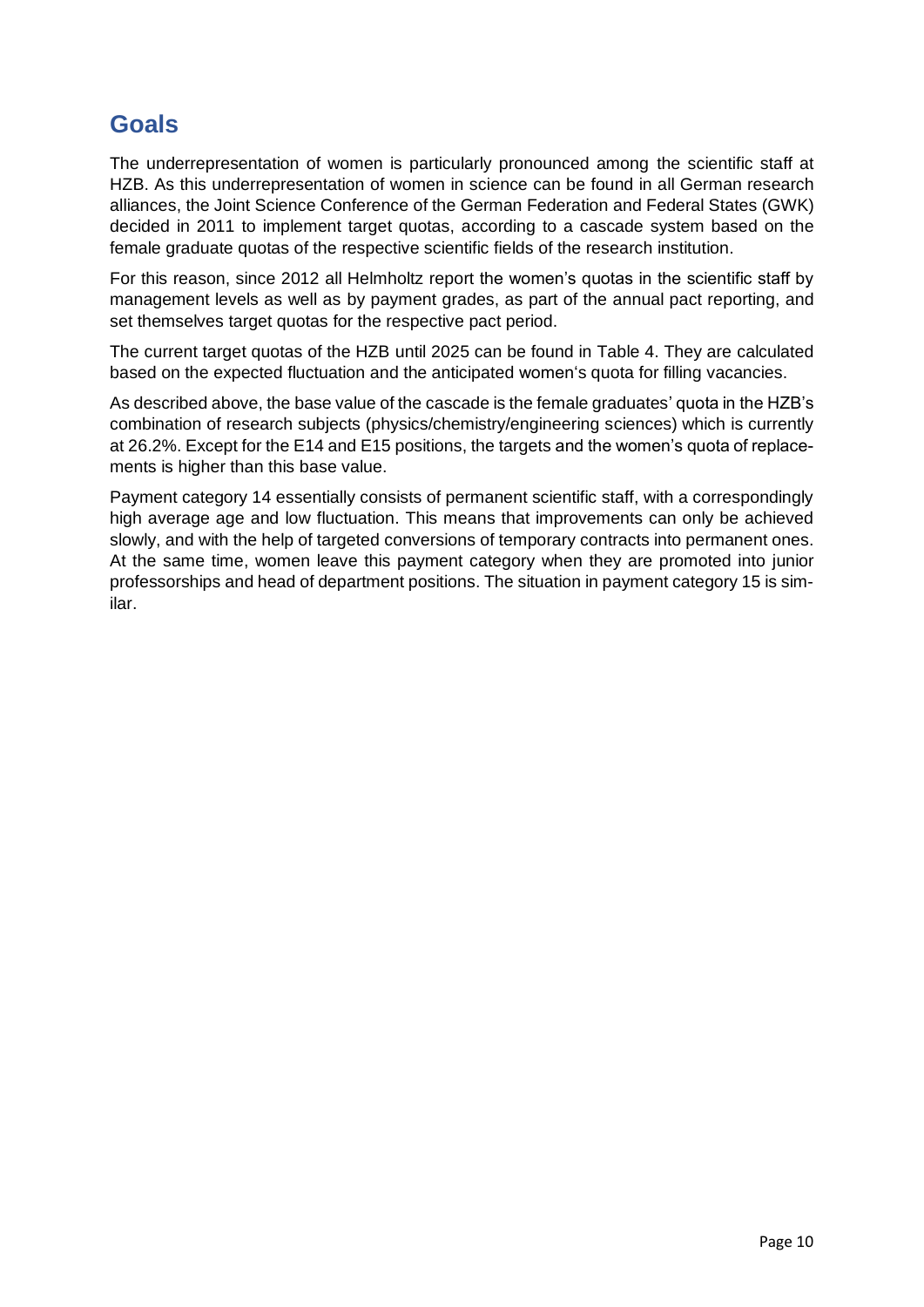|                                           | 31.12.2025<br><b>Target</b>    |  | women (%)<br>quota of<br>Target           | కి                                                | <b>0%</b>                     | 36%                    | 31%                     | 29%                                             | 29%                     | 39%            | 50%                     | 29%                               | 23%               | 18%               | 25%            |                |
|-------------------------------------------|--------------------------------|--|-------------------------------------------|---------------------------------------------------|-------------------------------|------------------------|-------------------------|-------------------------------------------------|-------------------------|----------------|-------------------------|-----------------------------------|-------------------|-------------------|----------------|----------------|
| Women's quota - derivation of target 2025 | Prognosis 2020 - 2025          |  | Quota of<br>women<br>person-<br>new<br>ē  | 0%                                                | 0%                            | 33,3%                  | 52,9%                   | 40,0%                                           | 25,0%                   | 62,5%          | 50,0%                   | 66,7%                             | 30,0%             | 30,3%             | 30,5%          |                |
|                                           |                                |  | of those<br>filled with<br>women<br>to be | 0                                                 | 0                             |                        | တ                       | $\overline{\mathsf{N}}$                         |                         | ю              |                         | $\mathbf{\Omega}$                 | 3                 | $\overline{0}$    | $\frac{3}{4}$  |                |
|                                           |                                |  | New personnel                             | positions<br>(existing<br>All open<br>new)<br>and | $\circ$                       | 0                      | ς                       | $\overline{1}$                                  | 5                       | 4              | $\infty$                | $\mathbf{\Omega}$                 | ω                 | $\overline{0}$    | 33             | 141            |
|                                           |                                |  | positions<br>Addi-<br>tional              | $\circ$                                           | 0                             | ω                      | $\frac{6}{5}$           | Ю                                               | 4                       | $\infty$       | $\overline{\mathsf{c}}$ | 3                                 | $\circ$           | $\circ$           | $\circ$        |                |
|                                           |                                |  | existing<br>position<br>Filling           | $\circ$                                           | O                             | $\circ$                |                         | 0                                               | $\circ$                 | 0              | 0                       | $\circ$                           | $\overline{0}$    | 33                | 141            |                |
|                                           |                                |  | of those<br><b>Women</b>                  | $\circ$                                           | o                             |                        |                         | 4                                               | 0                       |                | 0                       | 0                                 | 3                 | ო                 | $\frac{43}{5}$ |                |
|                                           |                                |  |                                           | Persons leaving                                   | Total                         | $\circ$                | 0                       | ო                                               | ဖ                       | $\frac{1}{2}$  |                         |                                   | $\mathbf{\Omega}$ | မ                 | $\overline{0}$ | 33             |
|                                           | 31.12.2025<br>Expected         |  |                                           | Women                                             | $\circ$                       | 0                      | 4                       | $\overline{1}$                                  | $\overline{\mathsf{c}}$ | 4              | တ                       |                                   | $\mathbf{\Omega}$ | 5                 | $\overline{2}$ | 71             |
|                                           |                                |  |                                           |                                                   |                               | persons<br>Number<br>đ | $\overline{\mathsf{c}}$ | $\mathbf{\Omega}$                               | $\overline{\tau}$       | 35             | N                       | $\overline{4}$                    | 23                | $\mathbf{\Omega}$ | r              | $\overline{2}$ |
|                                           | <b>Actual value 31.12.2020</b> |  |                                           | Quota of<br>women<br>(%)                          | $\frac{8}{6}$                 | $\frac{8}{6}$          | 33 %                    | 21 %                                            | 33 %                    | 27 %           | 29 %                    | $\delta$ 0                        | 10%               | 23 %              | 13%            | 27 %           |
|                                           |                                |  | Women                                     | 0                                                 | 0                             | ω                      | ဖ                       | 4                                               | ω                       | 5              | 0                       |                                   | Ю                 | 16                | ౚ              |                |
| Women's quota - changes                   |                                |  |                                           |                                                   | persons<br>Number<br>$\sigma$ | Ν                      | $\mathbf{\sim}$         | တ                                               | 29                      | 5              | $\tilde{t}$             | 17                                |                   | S                 | 22             | 123            |
|                                           | Actual value 31.12.2019        |  |                                           | Quota of<br>women<br>$\mathcal{E}$                | $\frac{6}{6}$                 | 0%                     | 36 %                    | 13%                                             | 33 %                    | 27 %           | 31 %                    | $\frac{6}{6}$                     | $\frac{6}{6}$     | 23 %              | 12%            | 25 %           |
|                                           |                                |  |                                           | Women                                             | $\circ$                       | 0                      | 4                       | ω                                               | 4                       | Ω              | 5                       | 0                                 | 0                 | 5                 | $\frac{5}{2}$  | 71             |
|                                           |                                |  |                                           | persons<br>Number<br>đ                            | $\mathbf{\Omega}$             | $\mathbf{\Omega}$      | $\overline{1}$          | 24                                              | 51                      | $\overline{1}$ | $\tilde{e}$             | 2                                 | တ                 | 22                | 124            | 288            |
|                                           |                                |  |                                           | Management                                        | First tier                    | Second tier            | Third tier              | Scientific and junior research<br>group leaders | <b>W3/C4</b>            | <b>W2/C3</b>   |                         | $E$ 15 $U$ TVöD/TV-L, ATB, S (B2, | E15 TVöD/TV-L     | E14 TVöD/TV-L     | E13 TVöD/TV-L  |                |
|                                           |                                |  |                                           |                                                   |                               | <b>Leadership</b>      |                         |                                                 |                         |                | $\geq$                  | B3)<br>Pay grades                 |                   |                   |                |                |

Table 4: GWK-Cascade with the proportions of women for scientific staff and targets for 2025, numbers for Paktbericht Table 4: GWK-Cascade with the proportions of women for scientific staff and targets for 2025, numbers for Paktbericht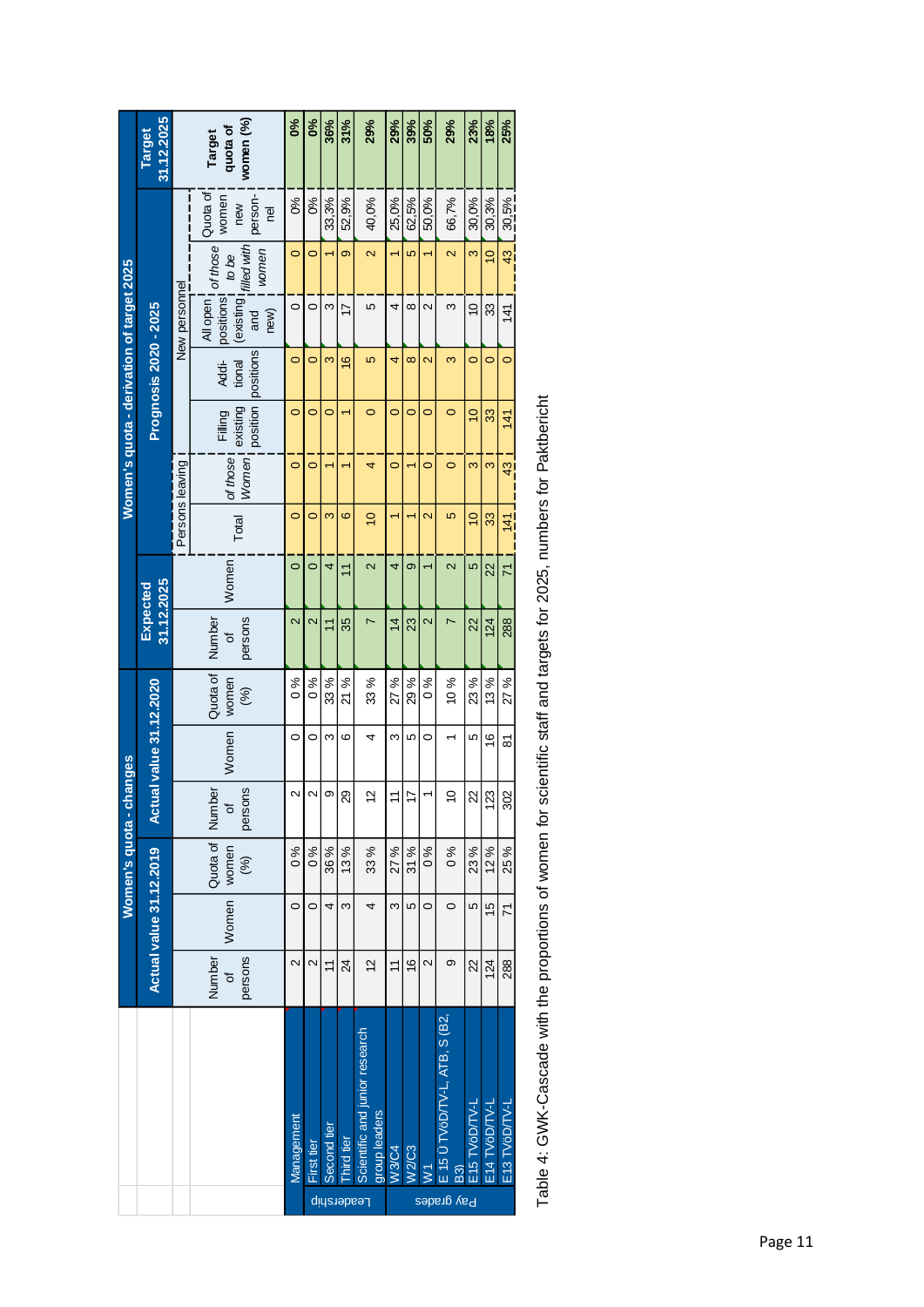# **Measures for improving equal opportunities and work-life balance**

### **Resources and organization**

The equal opportunities commissioner (Dr. Esther Dudzik) and her three deputies are formally attached to the Administrative Management. Ms. Dudzik has a 25% exemption from her other job duties. The equal opportunities office is supported by a 50% part-time secretary. The equal opportunities commissioner resp. her deputies are involved in administrative processes like recruitments, conversions of temporary contracts, the allocation of bonus payments, and in professorial appointments. The commissioner is a member of selection boards for management positions and a guest participant in the Supervisory Board meetings.

The "Office for Work and Life" (OWL), provides information for employees about HZB's familyfriendly measures, allocates nursery places, provides information on regulations concerning pregnancy and parental leave, and on the family service. The OWL is part of the personnel department and is staffed with 0.5 FTE. In 2020, the expenses for family-friendly measures amounted to 59.271.68 EUR (mainly for nursery places and the family service).

#### **Recruitment**

All recruitment procedures are monitored by the equal opportunities commissioner or one of her deputies. They have access to all job applications, they have to be informed before interview invitations are sent out, they can invited additional candidates, and they have to agree to the hiring. At present, as part of an ongoing diversity audit, a guideline for an equal opportunities hiring procedure is being worked out.

To counteract the relatively low numbers of female applicants, the HZB tries to improve its attractiveness as an employer with a layout for job advertisements that emphasizes the benefits that HZB has to offer, in terms of a high quality and international working environment, an attractive human resources development programme and a range of work-life balance measures. Positions from pay grade E9 upwards must be advertised externally.

### **Appointments to professorships**

Women must be proportionally represented in professorial appointment committees, selection boards and when nominating reviewers.

Potential female applicants are specifically approached by talent scouting, and encouraged to apply to advertised positions or to recruitment programmes by the Helmholtz Association, for example the "Helmholtz Distinguished Professorship" recruitment initiative, the programme to promote the first term appointment of excellent women scientists (W2/W3) or the Helmholtz Young Investigator Group call. As of 2021, however, due to budget cuts in the Helmholtz Initiative and Networking Fund, the W2/W3 first term appointment programme has been discontinued and the number of funded Helmholtz Young Investigator Groups reduced to nine.

The Helmholtz programme for the "Promotion of first term appointments of excellent women scientists (W2/W3)" used to support new W2/W3 positions for women scientists financially for five years. Through this programme HZB has co-financed three W2 professorships for women.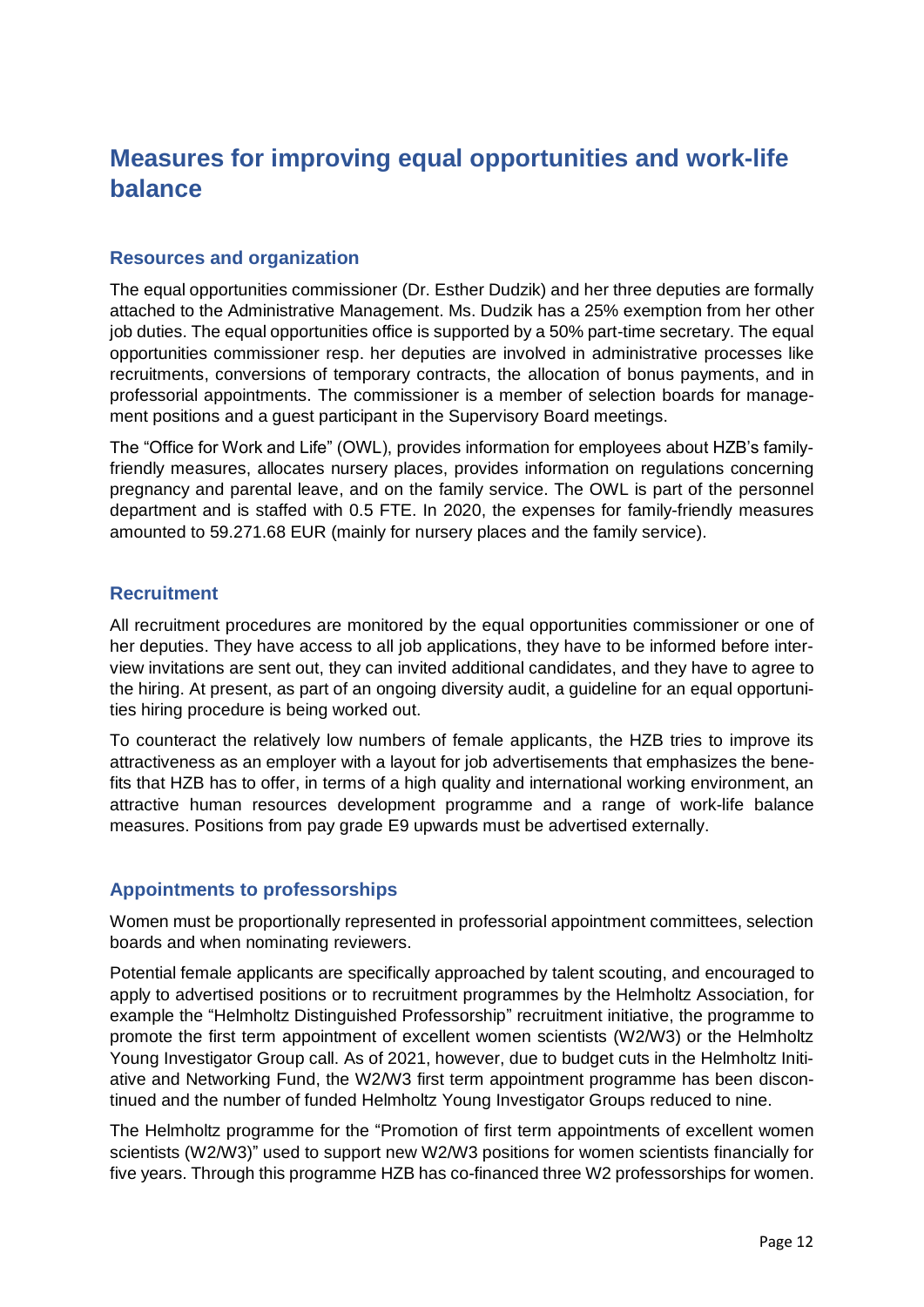A fourth female scientist was recruited in 2020 and is currently setting up her own department in HZB, her appointment to a professorship at a Berlin university is under way.

The "Helmholtz Distinguished Professorship" pursues the goal of specifically recruiting excellent scientists (male and female) for the Helmholtz Association from abroad. This initiative helped to attract three women to W3 chairs for the HZB.

Moreover, two female junior professors, two female W2 professors and two female research group leaders were recruited with additional junior research group funding by Helmholtz, the BMBF and the VW foundation.

### **Pay grades**

The payment classifications of female scientists are checked regularly and adapted if necessary. For more transparency, a catalogue with criteria for the pay grading of scientific staff was worked out, in accordance with the terms used at HZB.

#### **Mentoring and promotional programmes**

The Helmholtz mentoring programme *Helmholtz Advance* – originally, a qualification programme for women only, which was opened for men in 2018 – is aimed at postdocs as well as administrative and infrastructure staff facing career choices. In 2020 it accepted two men and two women from HZB. Due to budget cuts in the Initiative and Networking Fund of the Helmholtz Association, however, the programme has been discontinued in 2021.

The Helmholtz Academy offers training courses for prospective (scientific) managerial staff. In 2020, one woman and four men were sent to the academy.

### **Family-related absences**

Beyond the regulations defined in the German law on temporary contracts in science (Wissenschaftszeitvertragsgesetz, WissZeitVG), HZB offers female scientists on temporary contracts an extension to compensate for times when health and safety regulations keep them from working in laboratories during pregnancy. This type of extension as well as extensions based on the WissZeitVG are financed via the equal opportunities cost centre, if there is no other source of funding.

### **Training**

Training courses on leadership in science for junior executives are on offer annually, as well as specific trainings for PhD supervisors and courses for managerial staff at the Helmholtz Academy, which include the subjects "Equal Opportunities" and "Work-life balance". Unconscious bias trainings are planned within the context of the current diversity audit.

### **Dealing with discrimination and sexualized violence**

There are various contact points to help deal with sexualized violence, among them the equal opportunities commissioner and the works council as well as other persons of trust. A guideline on how to deal with mobbing, discrimination and sexual harassment is currently being prepared and should be completed in autumn 2021.